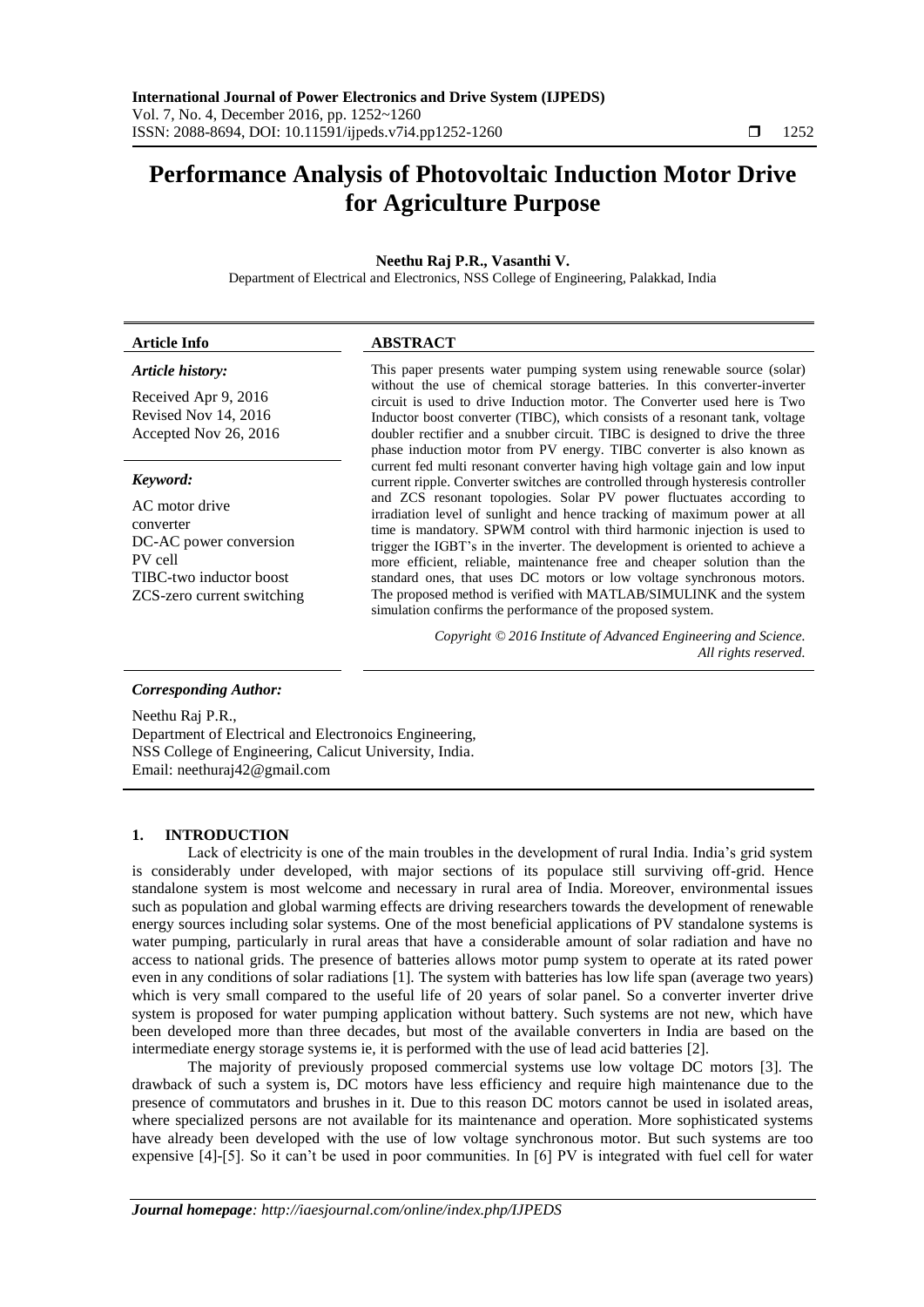pumping. But the major problems are the cost of fuel cell and the available technology of fuel cell is at moderate level in India. The design of induction motor drive system without battery demands the solution for the operation of drive under variable power restrictions in [7]. Due to this, it demands the high efficient, low cost, robust, high life span DC-DC converter for induction motor based battery less water pumping system. A DC-DC converter is needed to boost the output voltage of PV panel. Many of the voltage fed converters have already been developed for the same [8]. Due to the presence of large input current ripple; these converters are forces to place the large filter capacitor at its input side. Basically it is electrolytic in nature, which has small life time; thus it affects the overall life span of the system before failure of the converter. The current fed converters offers more advantages than voltage fed converters. The current fed converters are derived from boost converes, so it consists of inductor at its input side. This inductor itself reduce large input current ripple, thus it eliminate the need of large electrolytic capacitors. The classical topologies of this kind are current fed push pull converter [9]-[10], the current fed full bridge [11]. These converters still have high voltage spike due to leakage inductance of the transformer. The resonant topologies are able to utilize the parasitic components such as leakage inductance and winding capacitance of transformer to achieve zero current switching (ZCS). The presence of voltage doubler circuit again reduces the needed transformer turns ratio. So a cheaper transformer can be used in the proposed converter. This paper is organized as following sections. In section 2 proposed system is described. In section  $3 \& 4$  describes control strategy and design respectively. Simulation results are discussed in section 5.

# **2. PROPOSED SYSTEM**

The entire system was designed to use a single PV module to meet the requirements ie low cost and higher efficiency. The maximum power developed by the panel is fed to induction motor drive through converter. The proposed system consists of two power stages. A DC-DC two inductor boost converter (TIBC) stage to boost the voltage of the panel and a three phase inverter to convert the DC output of TIBC to three phase AC voltage. The block diagram of the proposed converter is shown in Figure 1.



Figure 1. Block Diagram of Proposed System

The inverter is based on classical topology and it uses sine PWM (SPWM) strategy with third harmonic injection [12]. Third Harmonic injection improves the output voltage level compared to ordinary SPWM and it cancels all third harmonic and its multiples. The current fed converter used in the proposed system is shown in Figure 2. This converter consists of two inductors at its input side, hence it is known as two inductor boost converter. The classical TIBC require minimum operating load to maintain its output voltage. ie TIBC can't be operated in no load or low load condition. In such condition TIBC input inductors are charged even if there is no load current. So the energy transferred to the capacitor can't transfer completely to load which results increase in output voltage. In the proposed system motor is variable load.so it will demand low power at low speed or at transients (start up  $\&$  stop). To solve such condition Hysteresis controller with snubber is used. The main features of this converter are that small number of components, simple circuit, easy transformer flux balance [13]-[14], common ground gate driving for both input switches.

One important feature is that the input current is distributed equally through the two inductors, thus its current ripple amplitude is halved at twice the switching frequency. The presence of snubber circuits makes the converter as a non isolated converter, which has no undesirable effect on PV motor drive. The TIBC is operated on the basis of overlapped fixed duty cycle. During one switching period two resonant processes are occurring 1). When both input switches are turned on, then the leakage inductance  $L_r$  is also participated in the resonance with  $C_r$  and  $L_m$  2) when at least one switch is opened, then  $L_m$  and  $C_r$ participated in the resonance.

*Performance Analysis of Photovoltaic Induction Motor Drive for Agriculture Purpose (Neethu Raj P R)*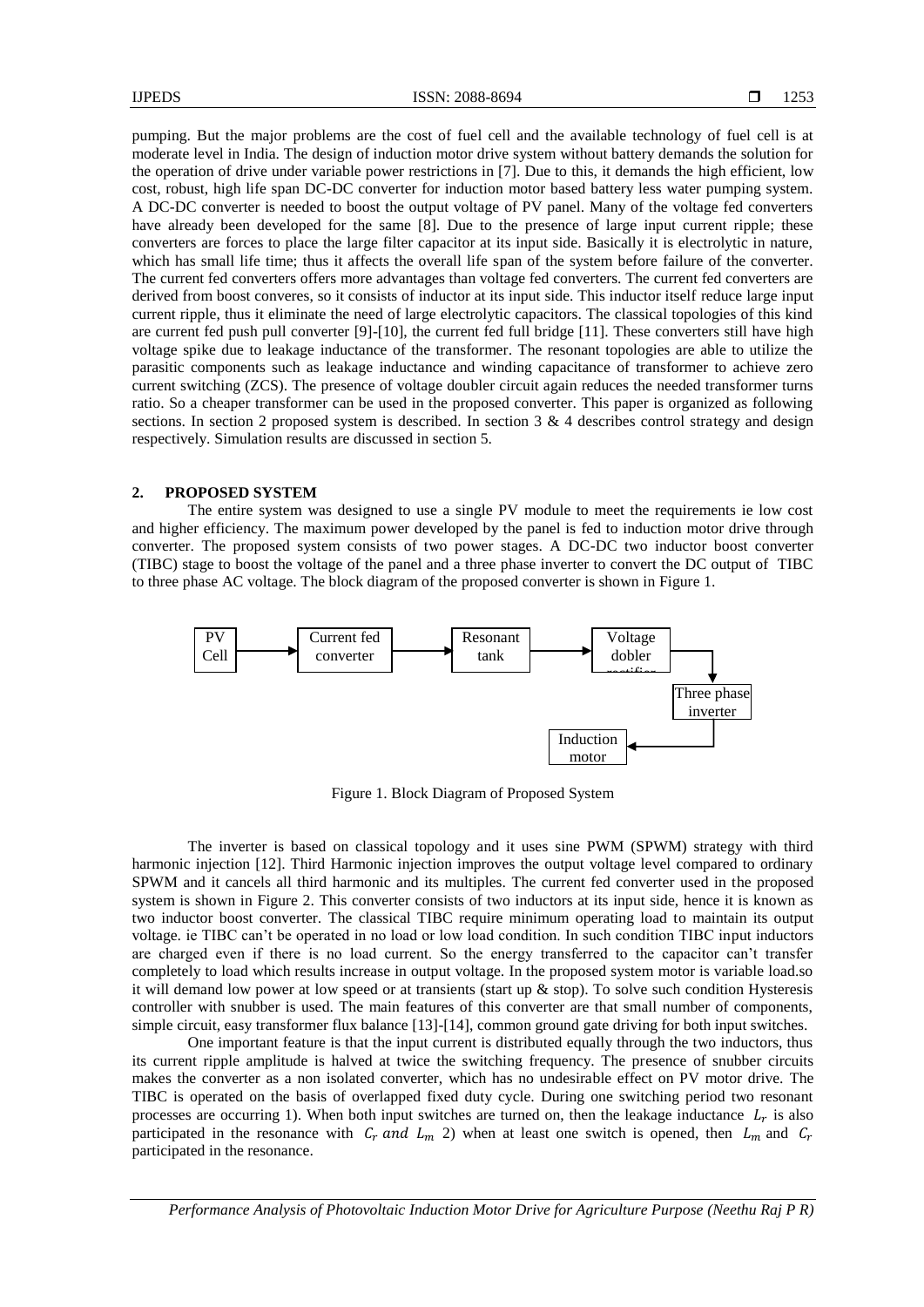

Figure. 2 Modified TIBC

The hysteresis controller is active only when the output voltage of the converter higher than threshold value. With the help of added snubber the primary switches are turned off because there is still a path for the current in input inductors and the energy stored in the inductor directly transferred to the snubber capacitors. Due to turn off of the switch output voltage starts to decrease and switches will again turn on with fixed duty cycle when output voltage reaches lower threshold.

The Figure 3 shown is the inverter circuit. The output of the TIBC Converter given to inverter fed induction motor. Inverter is operated on the basis of sine pulse width modulation (SPWM) with third harmonic injection. SPWM with third harmonic injection cancels third harmonics and its multiples.



Figure 3. Inverter Circuit

#### **3. CONTROL OF THE SYSTEM**

The entire control of the system consists of three main aspects.

- a. During the normal operating condition, fixed duty cycle switching scheme is used to control the input switches.
- b. Hysteresis control is used during no load and start up of the system. Since motor is a variable load so it will demand low power at some operating points. (low speed and start up/stop transients). So in such condition hysteresis controller along with fixed duty cycle is used.
- c. MPPT algorithm along with PI controller and V/F controller is used to set the speed of the motor and thus achieving the energy balance of the system at MPP voltage.

#### **3. 1. Fixed Duty Cycle Control**

Two inductor boost converter is a multi resonant converter. ie two resonant process are occur in one switching period. In order to occur resonance, definite time intervals in the switching period are necessary. The converter may no longer operate at ZCS condition, by altering the fixed Duty cycle or switching period for controlling the output of the converter. The operation of fixed Duty cycle is to make the converter to works with constant voltage gain $K_V$ .

$$
\frac{V_O}{V_{in}} = K_V \frac{1}{1 - D} (2\frac{Ns}{N_P} + 1)
$$
\n(1)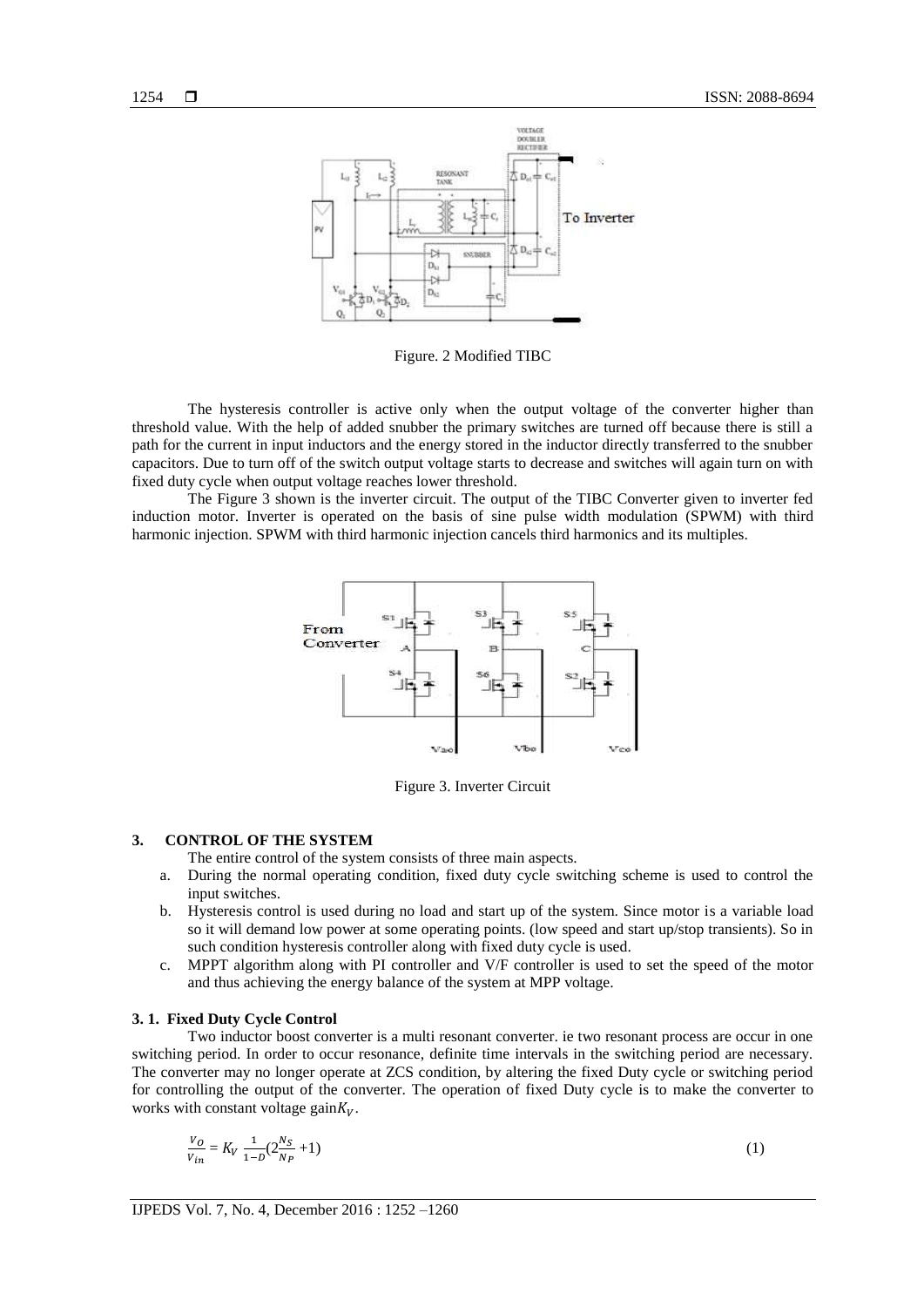Where  $\frac{N_S}{N_P}$  is the turns ratio of the transformer.

#### **3.2. Hysteresis Controller**

The proposed system uses modified TIBC. Classical TIBC doesn't consist of hysteresis controller and snubber circuit. The classical TIBC can't operate in the no load or low load conditions. This modified TIBC with snubber uses hysteresis controller for overcome the low load conditions.

# **3.3. MPPT Controller**

Photovoltaic system has nonlinear current vs voltage and power vs voltage characteristics, continuously varied with irradiation and temperature. So maximum power point tracking is used to track the maximum power under different irradiation condition In this system perturb and observe method is used because of its simple implementation and fast dynamic response [15-16]. This MPPT method is based on the shape of the power vs voltage curve of the panel.

# **3.4. V/F Controller (Inverter Drive Control)**

One important thing is that, there should be a minimum DC voltage on the inverter DC bus necessary to drive the motor at a specified power level. To satisfy this condition, the v/f controller was used to maintain approximately constant motor flux. This controller generates nominal torque at any speed below its rated value. The overview of the control system is shown in Figure 4.



Figure 4. Control of the system

Based on the measured voltage and current, the MPPT algorithm along with PI controller estimates the operating frequency. The motor is drives at this frequency. A v/f controller calculates the modulation index for the switching pattern. The switching is done by SPWM with third harmonic injection. The main feature of third harmonic injected sine PWM strategy is that better utilization of DC bus supply.

#### **4. SYSTEM DESIGN**

The Figure 5 below shows the simplified circuit of the converter. The circuit equations are as follows

 $i_{rec}(t) = i_{CS}(t) - i_{LP}(t)$  (2)

$$
i_{CS} = \frac{i_{in}}{2} \tag{3}
$$

$$
V_{rec} = \text{Vol}(2)
$$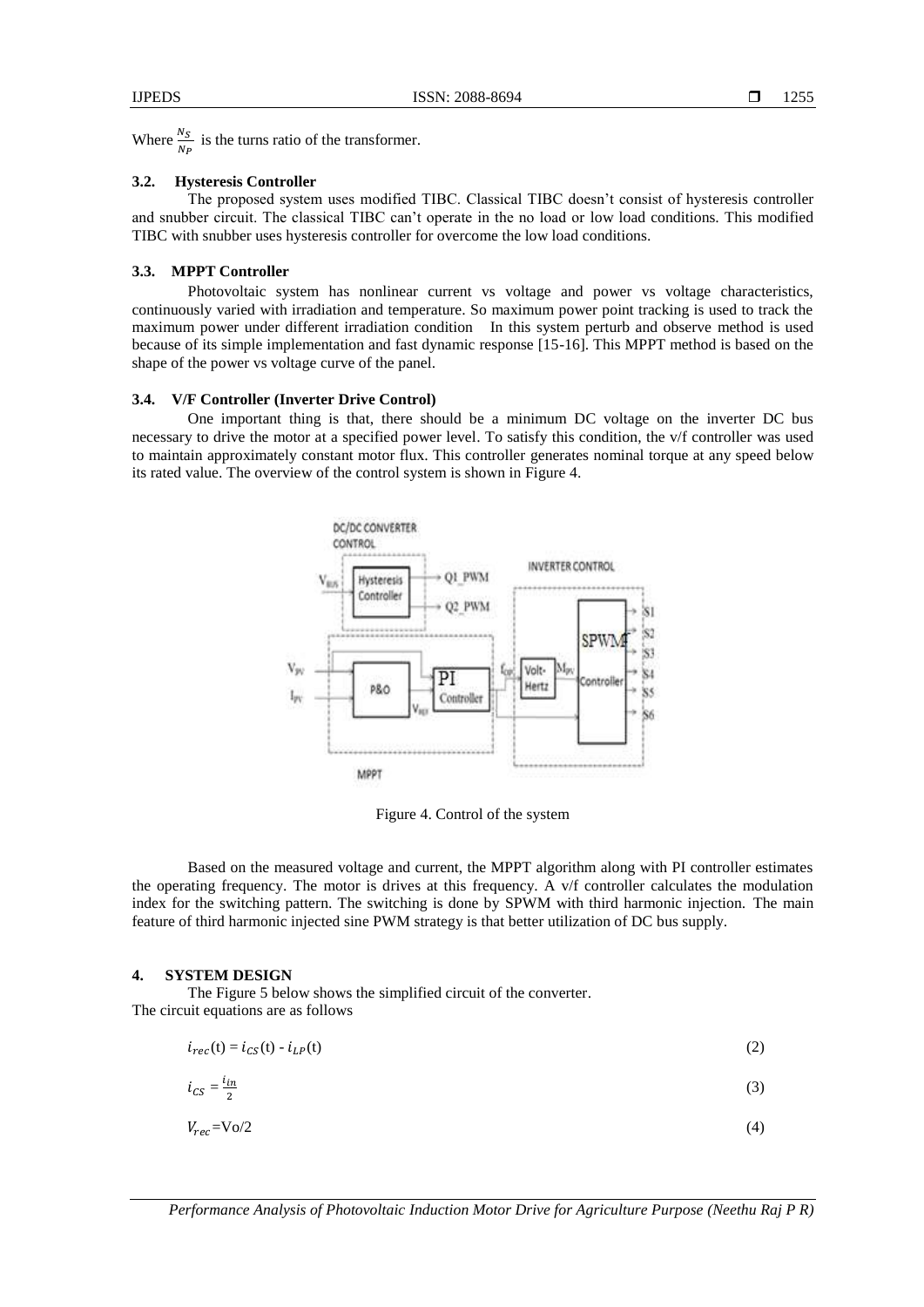

Figure 5. Simplified circuit (Ref-23)

#### **4.1. ZCS Condition of Primary Switches**

When both switches are turned on simultaneously,  $L_r$  is also participated in the resonance with  $L_m \& C_r$ . The resonant frequency in this interval

$$
F_{r} = \frac{1}{2\pi \sqrt{\frac{L_m L_r}{L_m + L_r}} \cdot c_r} \tag{5}
$$

But  $L_m \gg>L_r$ . so effect of  $L_m$  can be neglected.  $F_{rP}$  becomes

$$
F_{rp} = \frac{1}{2\pi\sqrt{L_r * C_r}}\tag{6}
$$

Or  $F_{rp}$  can be written as

$$
F_{rp} = \frac{F_{sw}}{2D+1} \tag{7}
$$

Where  $F_{sw}$  is the switching frequency. Energy of capacitor transferred to  $L_r$  (when both switches are turned off) so  $L_r$  should satisfy the following condition.

$$
\frac{1}{2} C_r V_{cr}^2 \ge L_r (\text{lin}/2)^2 \tag{8}
$$

From this design criteria for Lr is  $L_r \leq 2 C_r V_{Cr}^2 / (\text{lin}^2)$ . The maximum value of Lr (Lr-max) is set by equation (8). To minimize the influence of the load on the resonant process on the primary current commutation interval, the switching frequency (Fsw) should be higher than the resonant frequency (Frs) of Lm and Cr by a value of at least 1.1. Thus

$$
F_{rs} = \frac{1}{2\pi\sqrt{L_m * c_r}} \le \frac{F_{SW}}{1.1}
$$
\n<sup>(9)</sup>

With the soft commutation of  $i_{pri}$ , the ZCS operation of Q1 & Q2 can be achieved by properly controlling their overlapped conduction time  $\Delta T_{ov}$ .

$$
\Delta T_{ov} = \frac{D - 0.5}{F_{SW}}\tag{10}
$$

#### **4.2. Input Inductor Design**

In the converter, the input current  $i_{in}$  rises up during the overlap time and declines during the off time of any primary switches. Hence,  $i_{in}$  has the input ripple current of two times the switching frequency and the peak-to-peak amplitude of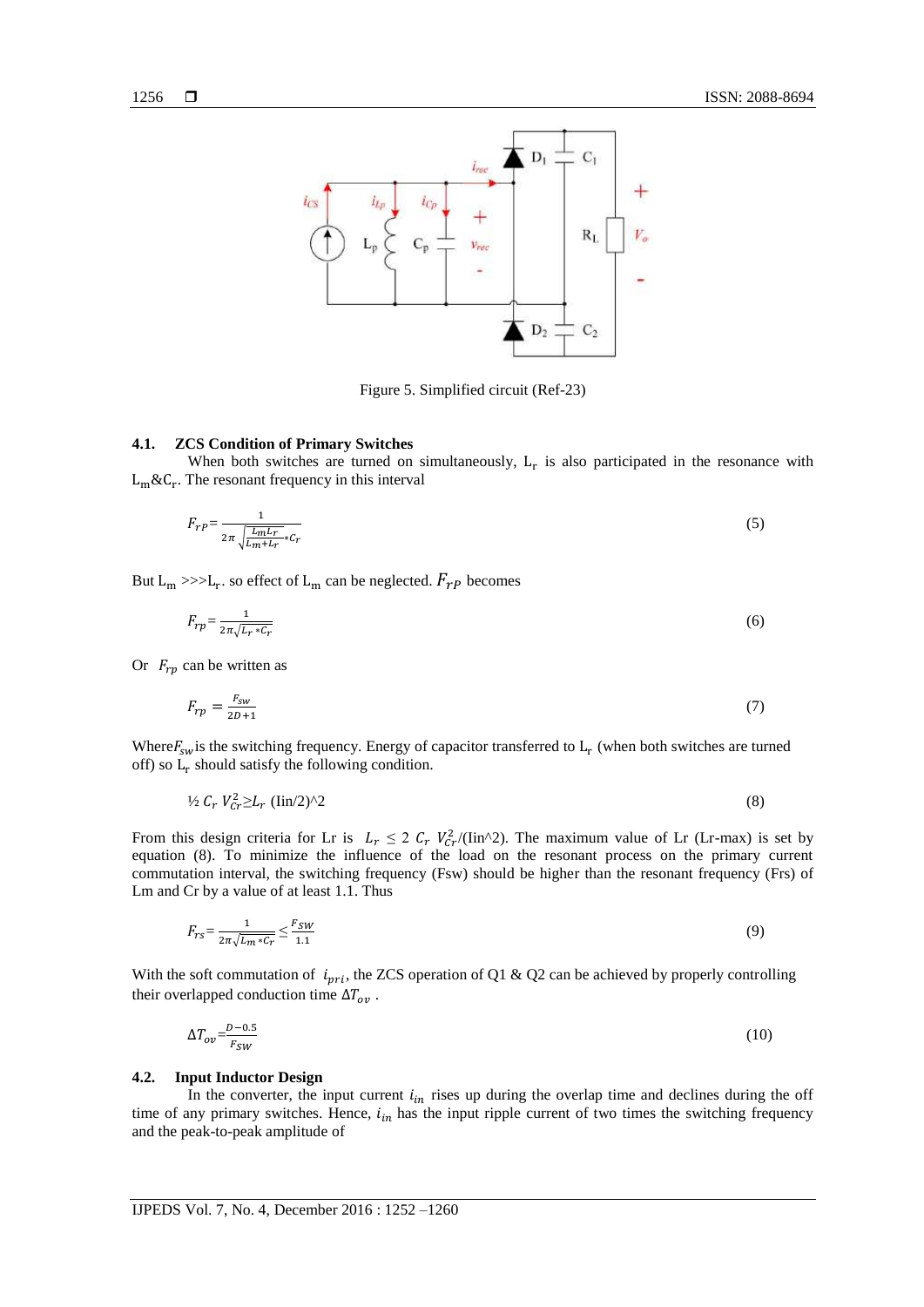1257

$$
\Delta i_{in} = 2 \frac{V_{in}}{L} \Delta T_{OV}
$$
\n<sup>(11)</sup>

The ripple is taken as 5%. Where  $L_{in1}$  &  $L_{in2}$  are assumed to have the same value. The average current flowing through each input inductor  $I_{Li1}$  is equal to half of the input current (Iin/2). The designed parameters are shown in Table 1.

| Table 1. Parameters of the Converter |               |
|--------------------------------------|---------------|
| Components                           | Value         |
| Input inductors Li1& Li2             | $100 \mu H$   |
| Leakage Inductance Lr                | $1.3 \mu H$   |
| Magnetizing inductance Lm            | 3083 µH       |
| Snubber capacitor Cs1                | $4.5 \mu F$   |
| <b>Output Capacitor</b>              | $1.5 \mu F$   |
| Transformer                          | $N2/N1 = 2.3$ |
| Resonant capacitor                   | $5.8$ nF      |

#### **5. SIMULATION RESULS AND DISCUSSIONS**

The proposed system was simulated on MATLAB/SIMULINK Figure 6 shows the simulation set up of entire system. The 26 V from the PV array using MPPT algorithm is as input and produces 350V output. The control of the primary switches was simulated using a fixed duty cycle and a Hysteresis controller with its upper limit and lower limits are 360 and 340 V respectively



Figure 6. Simulation set up

From Figure 7b) average input current is 11.8 A. This current is distributed through two inductors and its average value is 5.4 A. shown in Figure 7c). The ZCS condition of input switch  $Q_1$  are shown in Figure 7d). It is shown that both turn on & turn off occurs at almost ZCS. So it reduces switching losses during turn on & off. Figure 7e) shown that the diode also satisfy the ZCS condition. The operation under ZCS condition allows the use of fast recovery diodes instead of expensive silicon carbide ones, thus reducing the cost of the system. It is observed that each one of the inductors has a current ripple at the converter switching frequency and out of phase with each other; however, both currents are supplied by the PV

module, and when they are analyzed together (*I*PV), a reduction in the ripple amplitude to half of the original ones is seen. In order to analyze the performance of the system, the Induction Motor Drive has simulated on the MATLAB/SIMULINK with following specifications.

Switching frequency of inverter is taken as 2 KHz. Motor specification: 5 HP, 4 pole, 1800 rpm, flux= (1/60). The simulation results for different values of PV current corresponding to irradiation is shown in Table 2. Initially speed of the motor is very small (due to inertia it can't run at maximum speed), it take some time to reach steady state. At time t=30 sec, a small increase in speed due to change in solar irradiation. The solar radiation is made to change at  $t = 30s$ . The Figure 8a) shows the speed of the induction motor corresponding to PV current 3A & 4A.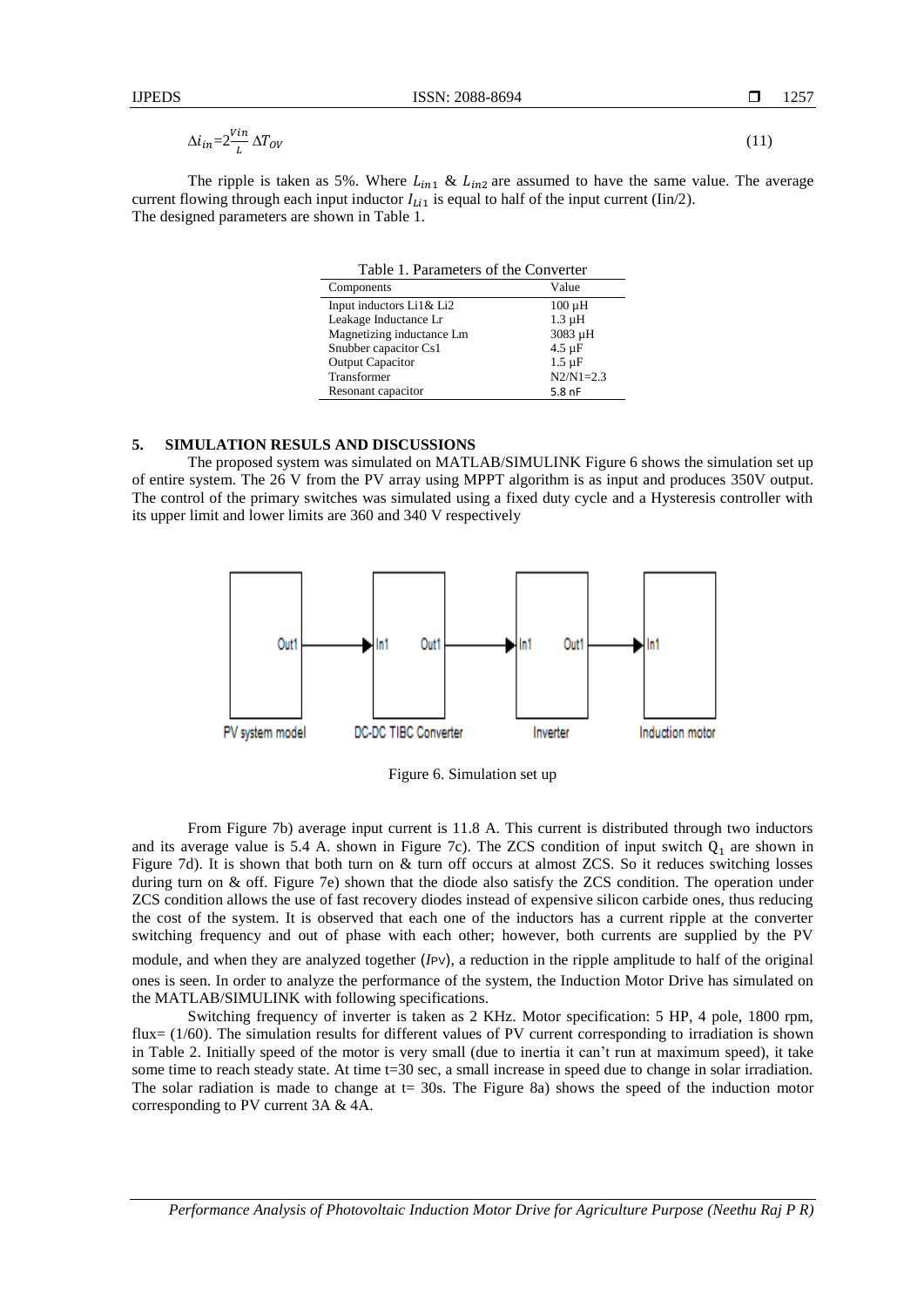

Figure 7a. Output voltage of the converter





Figure 7d. ZCS condition on the input switch  $Q_1$ 

Upto 30 Sec, its speed is 1460 rpm because the output of PI controller (after processing the MPP voltage and PV voltage) is 49 Hz. After that the speed changes to 1600 rpm corresponding to the frequency 54 Hz. This is because solar irradiation is made to change at 30 Sec, Mpp voltage is determined by using the hill climbing algorithm. The Figure 8b shows the estimated frequency corresponding to the speed of induction motor ie output of PI controller. Centrifugal pump is like fan load. So load torque T=  $Kw^2$ .it is shown in Figure 8c.The inverter is controlled by using the SPWM with third harmonic injection. Figure 8d shows the modulating wave with third harmonic injection. The PV power under various irradiation level is shown in Figure 8e. Photovoltaic power is changes from 1410 W to 1840 W at 30 second. Figure 8f shows the output power of the motor. Up to 30 s, output power of induction motor drive is 1350W. The power is changes to 1760W at 30 s, due to change in solar irradiation. The efficiency of the system at each values of solar irradiation is shown in Table 2.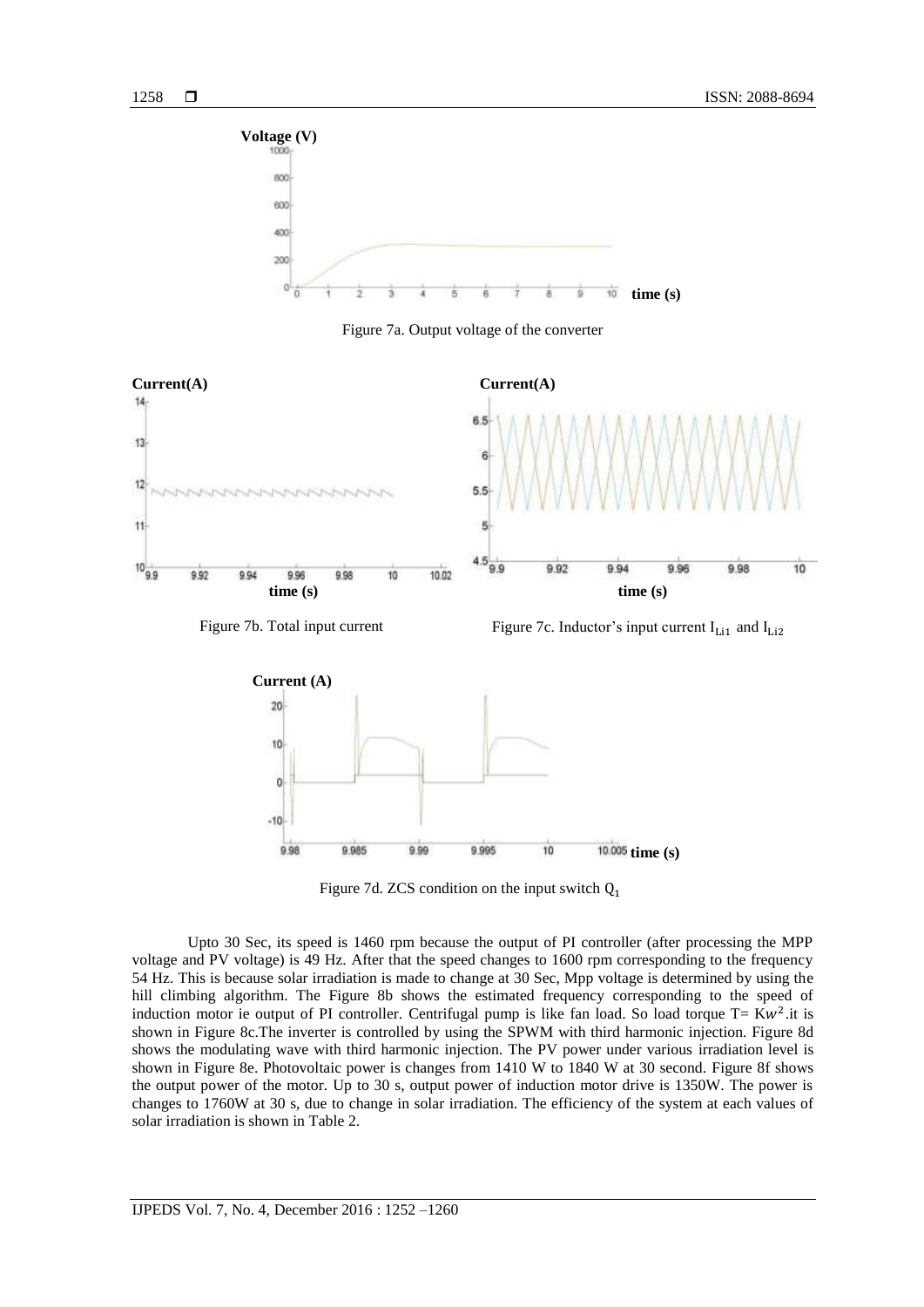1259









Figure 8c. Load torque Figure 8d. Third harmonic injected modulating wave



Figure 8e. Input power of the system (solar) Figure 8f. Output power of the motor

# **6. CONCLUSION**

In this proposed system, a converter inverter drive system for water pumping using a photovoltaic array is analyzed. The converter was designed to drive a three phase induction motor directly from PV energy, and was conceived to be a commercially viable solution having low cost, high efficiency, and robustness. The TIBC converter used here has low input current ripple, low cost and high step-up characteristics. The multi resonant tank provides high voltage gain and absorbs the parasitic parameters of the transformer. By employing the voltage doubler at the load side, the turns ratio of transformer could be halved. With this TIBC system, the input voltage of 26 Volts is boosted to 350 volts. The output of the converter system is given to the inverter system and motor is controlled under v/f strategy. Here SPWM with third harmonic injection control is used. MPPT control is provided to operate the PV cell at maximum power.

*Performance Analysis of Photovoltaic Induction Motor Drive for Agriculture Purpose (Neethu Raj P R)*